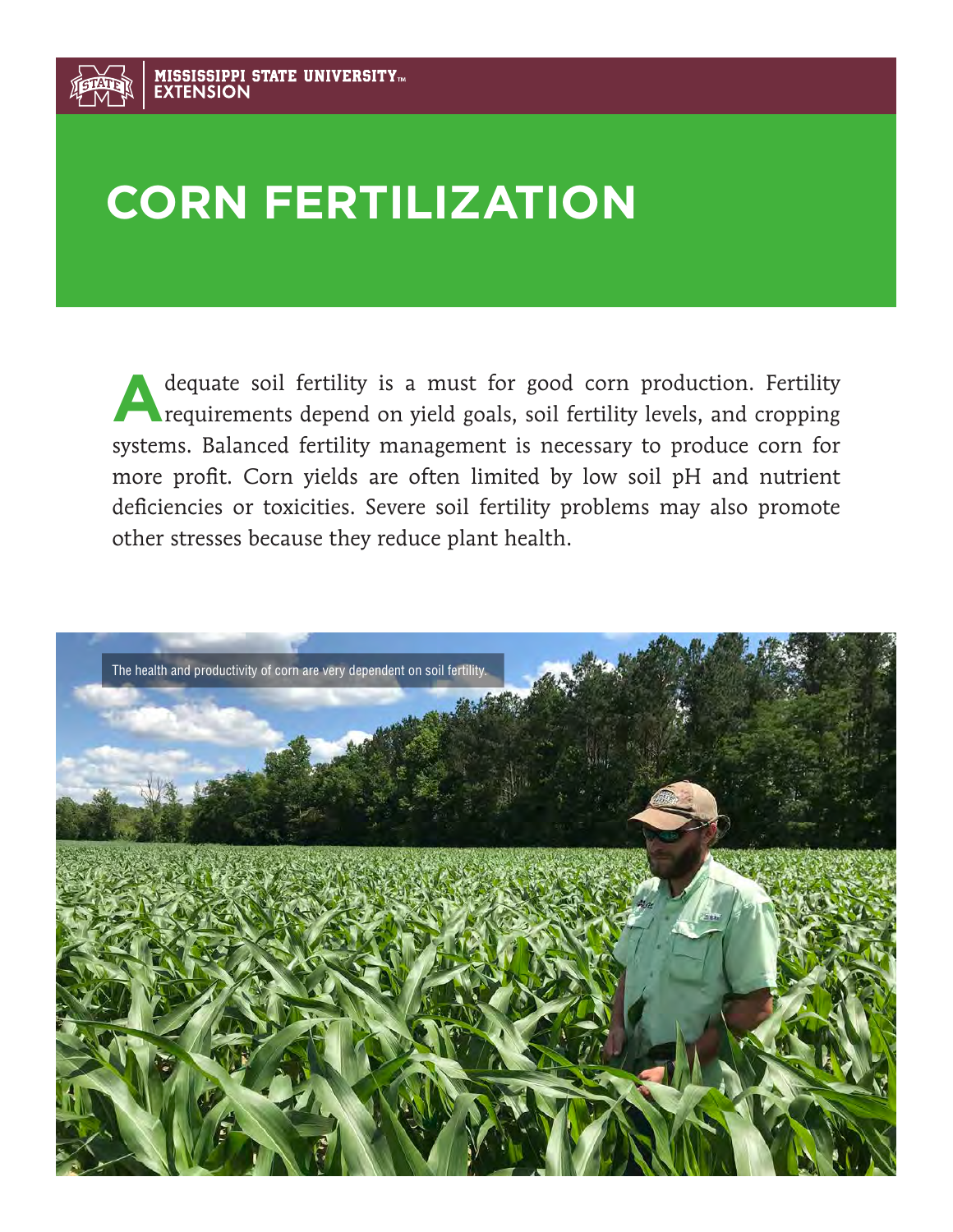## **SOIL TESTING**

Soil testing is a best management practice and should be the foundation for corn fertility decisions. Soil testing eliminates guesswork, allowing you to address any nutrient problems. You should test soil at least every 3 years, using good sampling techniques and the right equipment. Mississippi corn is usually grown in yearly rotation with other crops. More frequent or even yearly soil testing may be helpful because crop nutrient demands often differ greatly. More information on soil sampling for agronomic crop production is available in MSU Extension Service Information Sheet 346 *Soil Testing for the Farmer* or at http://extension.msstate.edu/ agriculture/soils/soil-testing.

#### **SOIL PH**

Low pH, or acidic, soils are common in most of Mississippi because high rainfall (40 to 55 inches per year) and warm temperatures speed the weathering of soil and remove basic cations. Soils can be made more acidic by applying fertilizer.

Low soil pH may severely limit corn growth and productivity.

The ideal soil pH for corn production is from 6.0 to 7.0. When soil pH is less than 5.5, corn plants begin to develop problems. Soil pH can affect nutrient availability. Aluminum and manganese become more available in acid soils and may reach levels that stunt or kill plants. Low pH soil also makes phosphorus, nitrogen, potassium, sulfur, magnesium, and calcium less available to growing plants. Acidic soil can limit root growth and the activity of some helpful soil microorganisms.

You can add lime to the soil to address acidity problems. Lime is best applied in the fall so soil acidity is neutralized before crop growth begins. But if you can't apply lime in fall, applying it in spring is still better than not applying it at all.

Lime recommendations for agronomic crops are included in routine soil test analyses. The lime recommendation is based on the buffer capacity of the particular soil. Buffer capacity is the soil's natural ability to resist a change in pH. It is influenced by the soil's capacity to exchange cations, which depends on the organic matter and clay minerals in the soil. Often soils with similar pH have different

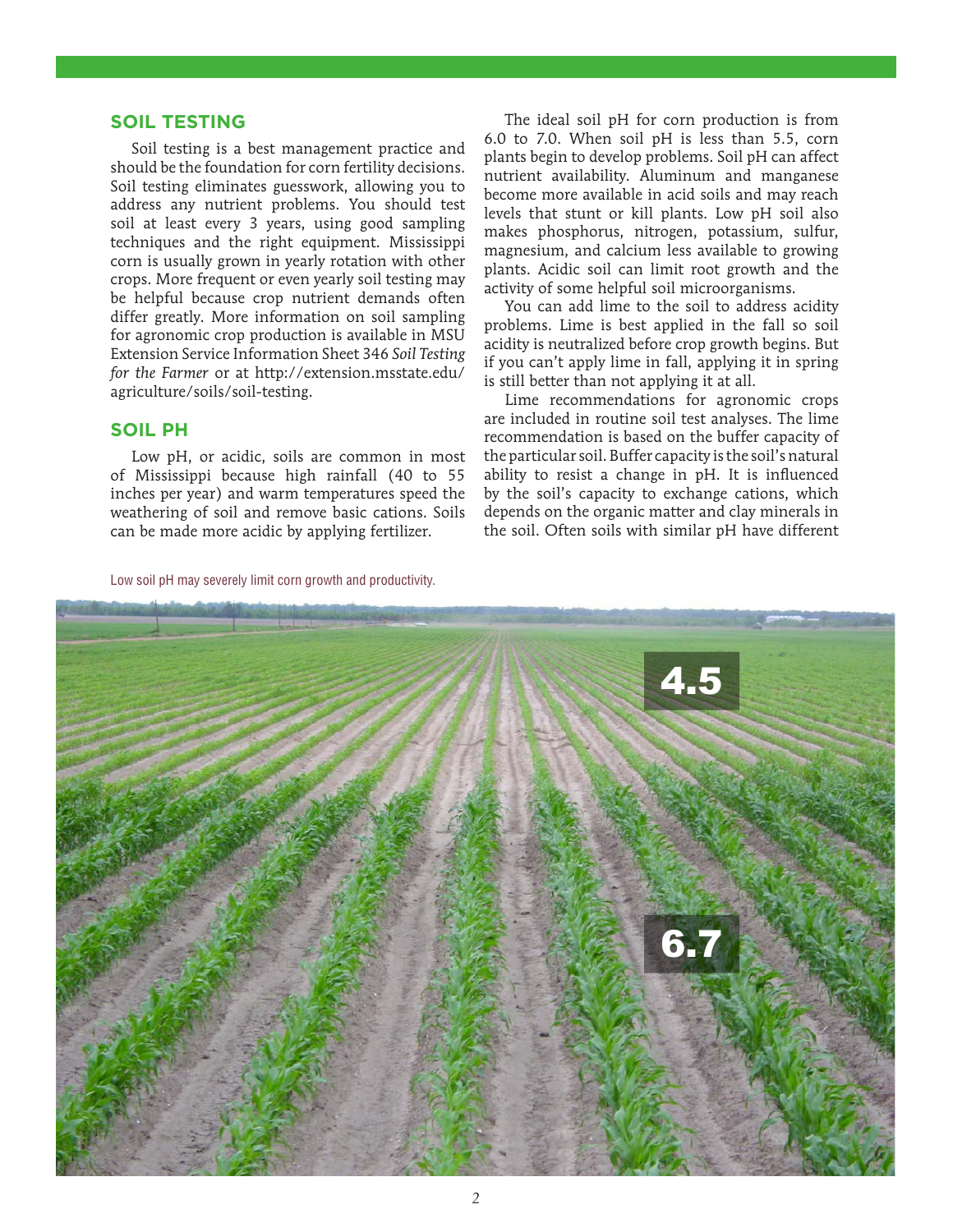lime recommendations because their buffer capacity differs.

Several types of lime are available in Mississippi, including calcitic, marls, and dolomitic. Marls are soft deposits of calcium carbonate and are usually very moist. Calcitic lime is very hard calcium carbonate. Dolomitic limestones contain both magnesium and calcium carbonates. Marls are quarried within Mississippi, but most calcitic and dolomitic limestones aren't. The cost of transporting lime makes it expensive, so use good quality lime. Lime quality depends on how pure and fine it is. The law requires vendors of agricultural liming materials to submit samples for state testing of these two properties. Vendors must provide these results upon request. For more information on lime quality, see MSU Extension Information Sheet 1587 *Agricultural Limestone's Neutralizing Value*.

## **NITROGEN**

It's important to manage nitrogen (N) for both financial and environmental reasons. Corn can use more nitrogen than soil or air can supply. Nitrogen management in crop production is a concern for some because of possible movement to ground and surface waters.

Corn plants with a nitrogen deficiency at first take on a pale, yellowish-green look. Leaves often develop yellowing in an inverted-V pattern beginning on the tips of lower or older leaves. If the deficiency worsens, leaf tissue may "fire" or die in the same pattern described above.

MSU Extension generally recommends using 1.3 pounds of actual nitrogen for each bushel of corn yield goal. For example, the nitrogen recommendation for a goal of 200 bushels per acre is

#### $(1.3$  lb N  $\times$  200 bu/A) = 260 lb N/A

But research shows you can use 10 to 15 percent less nitrogen than the standard recommendation if you are growing corn on lighter, sandier soil. Nitrogen recommendations for corn in the South are based totally on corn yield goal because our warm, wet winters keep nitrogen from carrying over from year to year. This is different from the Midwest, where consistently cold, dry conditions effectively stop nitrogen loss during the winter.

Because Mississippi springs are often very wet, we suggest you apply nitrogen fertilizer at different times according to crop need. This split application method reduces the likelihood of considerable nitrogen loss due to wet weather before the crop can use it. Corn uses less than 10 percent of its nitrogen before rapid vegetative growth begins. This growth spurt usually happens in late April through mid-May, depending on planting date and seasonal

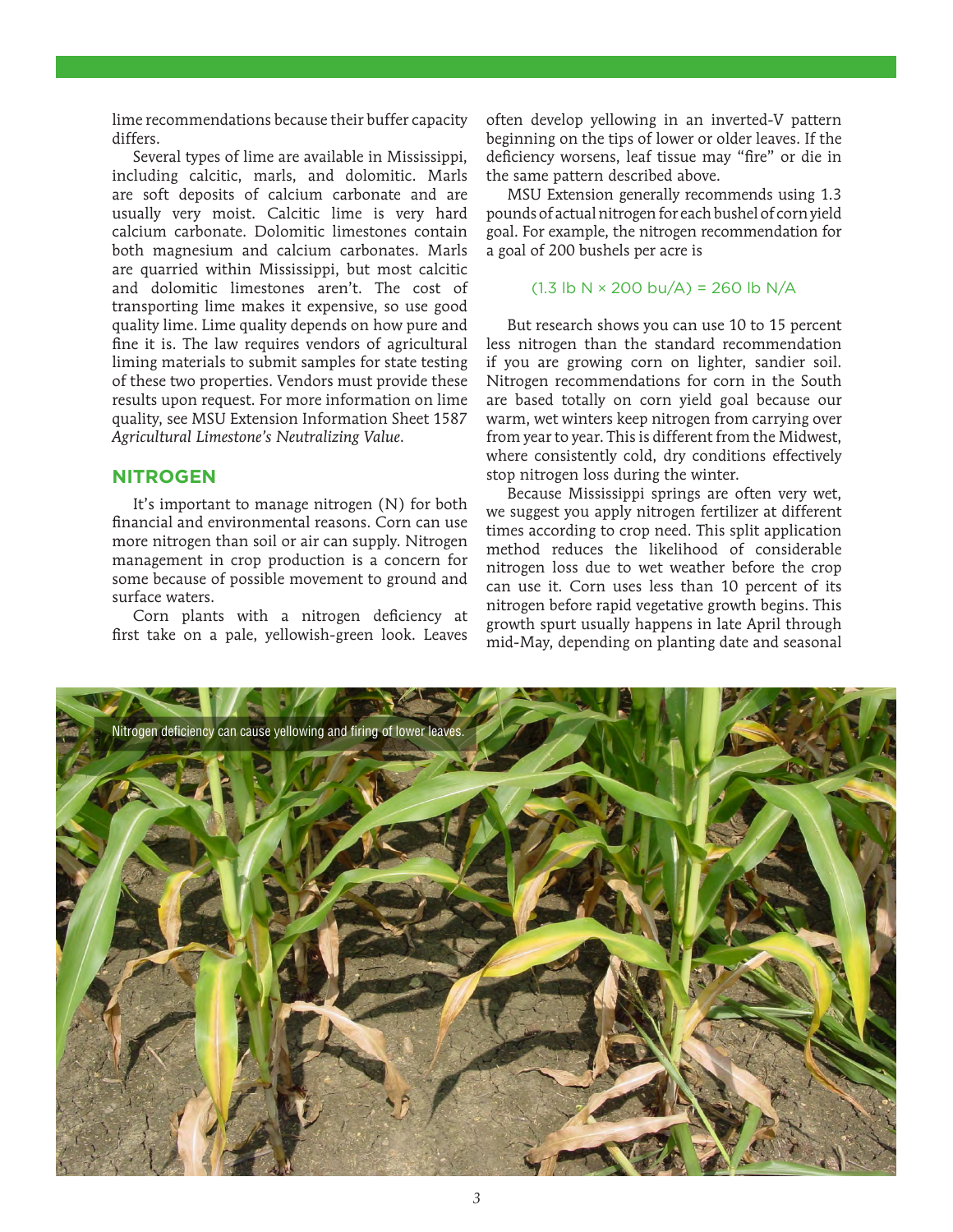

Photo of the inverted-V pattern of nitrogen deficiency on an individual leaf.

temperatures. You can use nitrogen more efficiently if you apply only a small portion just after plants emerge. Add the bulk of your nitrogen fertilizer just before the growth spurt, when the plants need it most. Our standard nitrogen recommendation is to apply no more than one-third of the total nitrogen near planting/crop emergence. Apply the remaining nitrogen about 30 days later. Corn should be higher than 12 inches or at V6 growth stage by the second application. Top-dressing urea is becoming more popular and can improve nitrogen efficiency, particularly if you add a pre-tassel application, if it is incorporated through rainfall or irrigation.

Early fertilization can waste a lot of nitrogen, especially if there's a long period of wet weather before rapid corn growth begins. Nitrogen loss because of saturated soil happens mostly through denitrification, particularly in heavy, clay soils. Denitrification happens when microorganisms turn nitrate nitrogen into nitrogen gas. These gases then escape into the air. Warm soil temperatures speed up this process. Research indicates denitrification rates range from 2 to 3 percent per day at soil temperatures from 55 to 65˚F. Denitrification rates increase to about 5 percent per day when soil temperatures are warmer.

Nitrate moves easily in moist fields. All forms of nitrogen can change fairly quickly compared to other nutrients. In warm, humid climates such as in Mississippi, soil-based nitrogen changes happen throughout the year. You should decide which nitrogen to buy based on price, availability, ease of application, and potential for volatilization. All sources of nitrogen are equally good if you apply them properly in the right situations.

Using the right nitrogen source and application method may be more important to corn grain yield than how much you apply. No-tillage research studies in Missouri and Tennessee show UANsolution (N-sol) and urea broadcast on the soil surface reduced corn yield potential 9 to 23 percent compared to ammonium nitrate broadcast, N-sol injected, or anhydrous ammonia injected. Ureacontaining nitrogen sources, including UANsolution (N-sol, 32%, or 28-0-0-5) and urea (46- 0-0 or 41-0-0-5), may not work as well because they are subject to volatilization loss when applied to the soil surface (either broadcast or dribbled in a band). Surface-applied urea sources readily volatilize when there's a lot of vegetation or crop residue on the ground, when temperatures are higher than 55˚F, and when rates exceed 100 pounds of nitrogen per acre, *until rainfall incorporates the nitrogen*. You're likely to lose a lot of nitrogen to volatility if you broadcast urea nitrogen sources just before a long dry period.

Urease inhibitors containing the active ingredient NBPT can limit volatility of top-dressed urea or dribbled UAN-solution. Urease inhibitors temporarily slow the activity of the urease enzyme. But you'll still need timely rainfall or overhead irrigation to get urea-based nitrogen into the soil so the plants can use it. Thus, surface application of UAN-solution (N-sol) or urea may present considerable risk, particularly for dryland corn production systems, when it comprises a majority of your nitrogen fertility program.

## **PHOSPHORUS AND POTASSIUM**

Apply phosphate and potash fertilizers according to soil test results. The MSU Extension Service soil test gives the pounds per acre measured by the analysis and an index value: very low, low, medium, high, or very high. Soil tests with high and very high indices usually won't respond to additional fertilizer, so fertilizer is not recommended. If your soil tests medium or below, the results will include fertilizer recommendations.

Phosphorus nutrition is important to crop maturity, root and stalk development, and energy transfer and storage. Young corn plants often turn purple if they have a phosphorus deficiency. The coloring shows up first on lower leaf tips and moves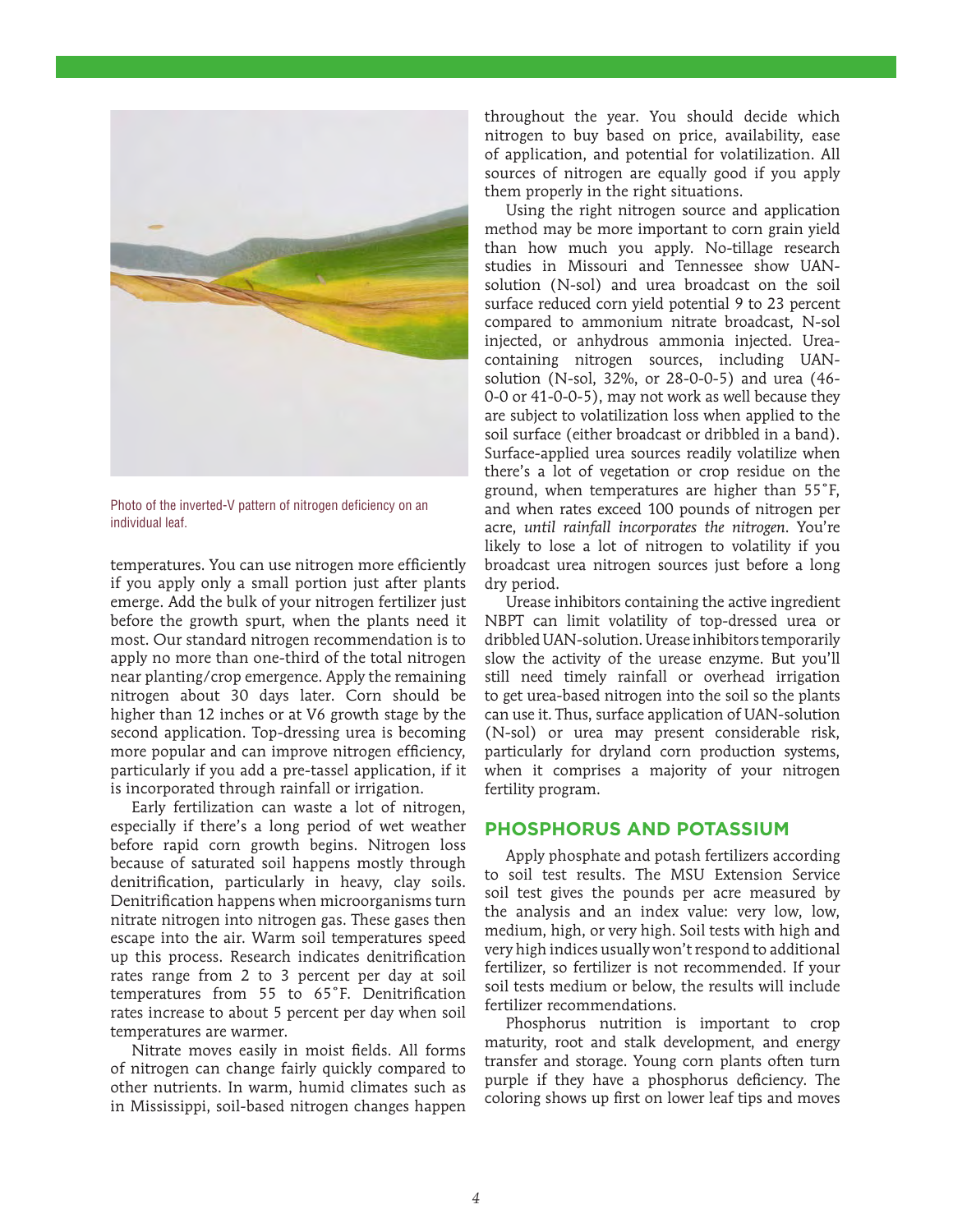along leaf margins until the entire leaf looks purple. New leaves emerging from the whorl usually start out green but may turn purple quickly.

Young plants often develop phosphorus deficiency symptoms when they are exposed to warm, sunny growing conditions just after cool, wet conditions. This weather pattern causes the vegetation to grow faster than the roots can keep up. As a result, the plants can't get enough phosphorus to support growth. This is especially a problem for young plants because their root systems are small and phosphorus doesn't move much in the soil. Plants normally recover when good growing conditions promote root expansion and allow more nutrient uptake.

Phosphorus deficiency is very common when you grow corn after rice. The absence of a flood changes ferrous phosphates, which plants can use, to ferric phosphates, which plants cannot use. It's also common when corn is grown in rotation with cotton or soybeans, because corn uses nearly twice as much phosphorus as cotton and soybeans.

Corn hybrids often differ widely in how purple they turn—so don't be alarmed if the color on one



margins in corn.

hybrid is brighter than on others. Hybrids differ in the production of pigments responsible for the purple color.

The purple color usually disappears before plants get 2 to 3 feet tall, even when soil phosphorus levels are low. Phosphorus deficiency may still reduce yield by delaying maturity, decreasing root growth, and reducing energy transfer and storage.

Many cultural or environmental factors can limit root growth, making a phosphorus deficiency worse. These are examples:

- cool temperatures
- too wet or dry soil
- low soil pH
- compacted soil
- herbicide damage
- insect damage
- root pruning by side-dressing knives or cultivators

Soil pH may also contribute to phosphorus deficiency. Low soil pH can severely limit plants from absorbing phosphorus, causing deficiency symptoms even where there's a lot of phosphorus in the soil. Soil pH less than 5.5 may reduce the availability of phosphorus in the soil solution by more than 30 percent. Acidic soil also reduces root growth, which is necessary for phosphorus uptake.

Treating a phosphorus deficiency takes time because phosphorus is immobile in the soil. Plant roots must grow into the zone where you applied fertilizer before they can absorb the phosphorus for the plant to use. If you apply phosphorus fertilizer to the surface of the ground, it will be available only in the top couple of inches of soil. For this reason, broadcast phosphorus only on irrigated and/ or minimum tillage fields with substantial crop residue on the soil surface. These factors promote soil moisture, root activity, and nutrient uptake in the upper few inches of soil. In most situations, especially in dryland fields, you'll want to inject phosphorus as a side-dress treatment. But be very careful not to harm roots when side-dressing.

You should generally apply phosphorus in the fall for an upcoming crop. That way, tillage will help incorporate the fertilizer into the soil. Stale seedbed systems and wet spring soils often make spring application impractical. Fall tillage helps incorporate the fertilizer into the soil, increasing nutrient availability to roots and reducing potential for runoff loss. Fertilizer injection may accomplish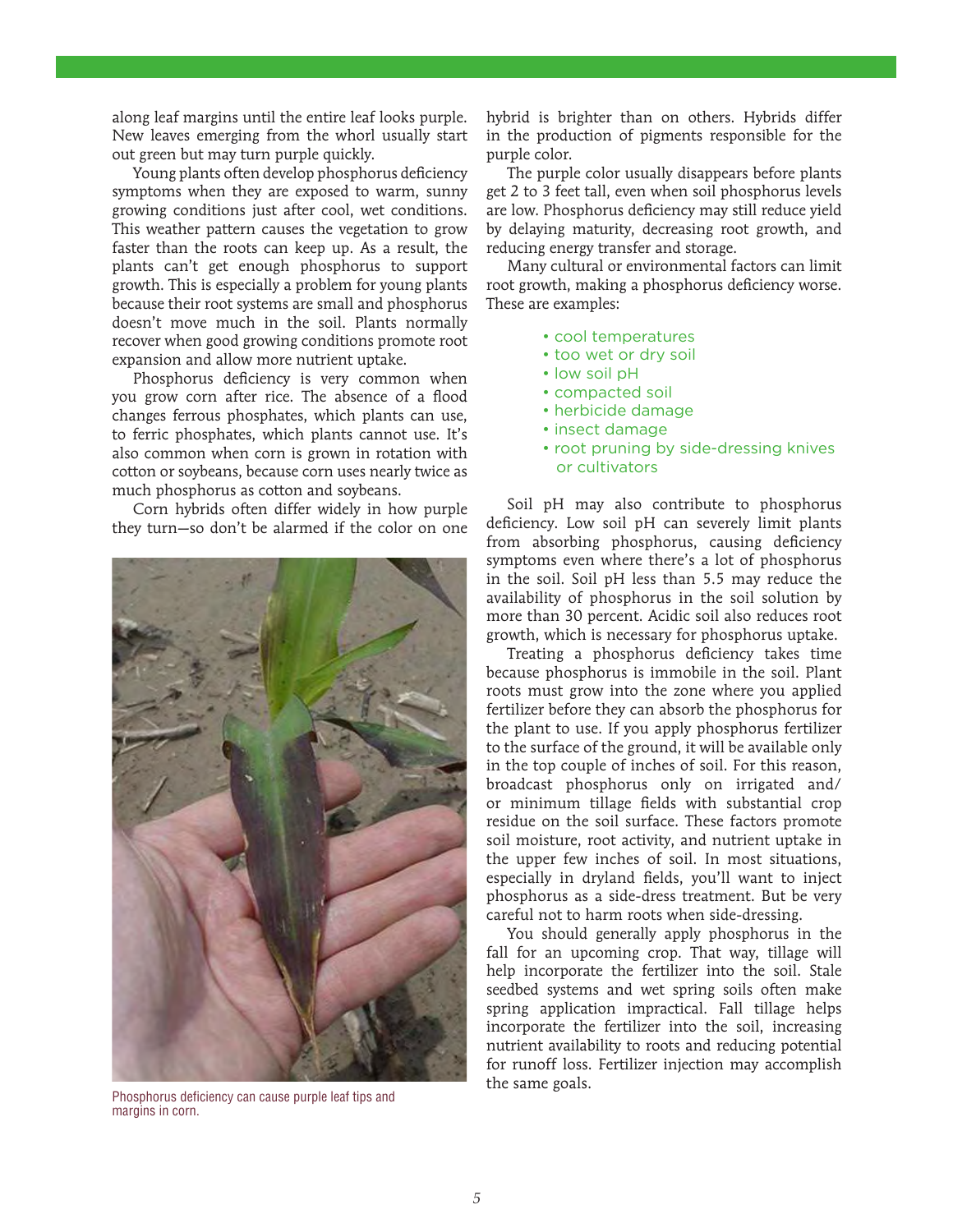

Potassium deficiency can cause yellowing of lower leaf tips and margins in corn.

Many corn growers use starter fertilizer to supplement their corn fertility program and improve phosphorus availability. Starter fertilizer promotes earlier maturity, enhances plant vigor, and often improves grain yield, especially in minimum or no-tillage systems. Starter fertilizer works mostly by providing a concentrated phosphorus supply in the root zone of young plants. Phosphorus placement is very important to young plants with small root systems because phosphorus doesn't move in the soil. But even though nitrogen is an important part of starter fertilizer, it can move in the soil. That's why nitrogen placement is not as important to corn uptake, especially since corn has a fibrous root system with lots of lateral growth. Thus, nitrogen fertilizers alone are not very valuable as starter fertilizers.

The most commonly used source of starter fertilizer is ammonium polyphosphate (10-34- 0 or 11-37-0). Many brands of orthophosphate fertilizers are readily available. But they are much more expensive, have lower nutrient analyses, and routinely show no yield difference compared to polyphosphate fertilizers in field trials.

When you apply starter fertilizer in the seed furrow, use no more than 4 gallons of ammonium polyphosphate per acre in 38- to 40-inch rows or 5

gallons per acre in 30-inch rows. Otherwise, you may cause salting injury to seedlings. Corn Belt growers often use coulter rigs that band starter fertilizer to the side and below the seed. These systems are efficient, safe for the plant, and effective.

Corn requires as much potassium as it does nitrogen. Potassium is necessary to build strong stalks, fight diseases, and move water within the plant. The main symptom of potassium deficiency is chlorosis (yellowing) followed by necrosis (tissue death) along lower leaf margins, beginning at the leaf tip.

A lot of the potassium crops take up is recycled to the soil through crop residue. However, if vegetation is removed from the field, such as with a forage crop or silage harvest, potassium recommendations will be much higher. A good corn silage crop removes more than 200 pounds of potassium per acre. Soybeans remove more potassium from the soil, relative to other Mississippi row crops, because more potassium is allocated to the seed—about 1.4 pounds of potassium per bushel of grain harvested. Potassium deficiency is common in corn grown in rotation with soybeans.

Potassium deficiency may be more likely in notill systems, where the combine spreader affects crop residue distribution. If residue is "windrowed" behind the combine, the edges of the pattern have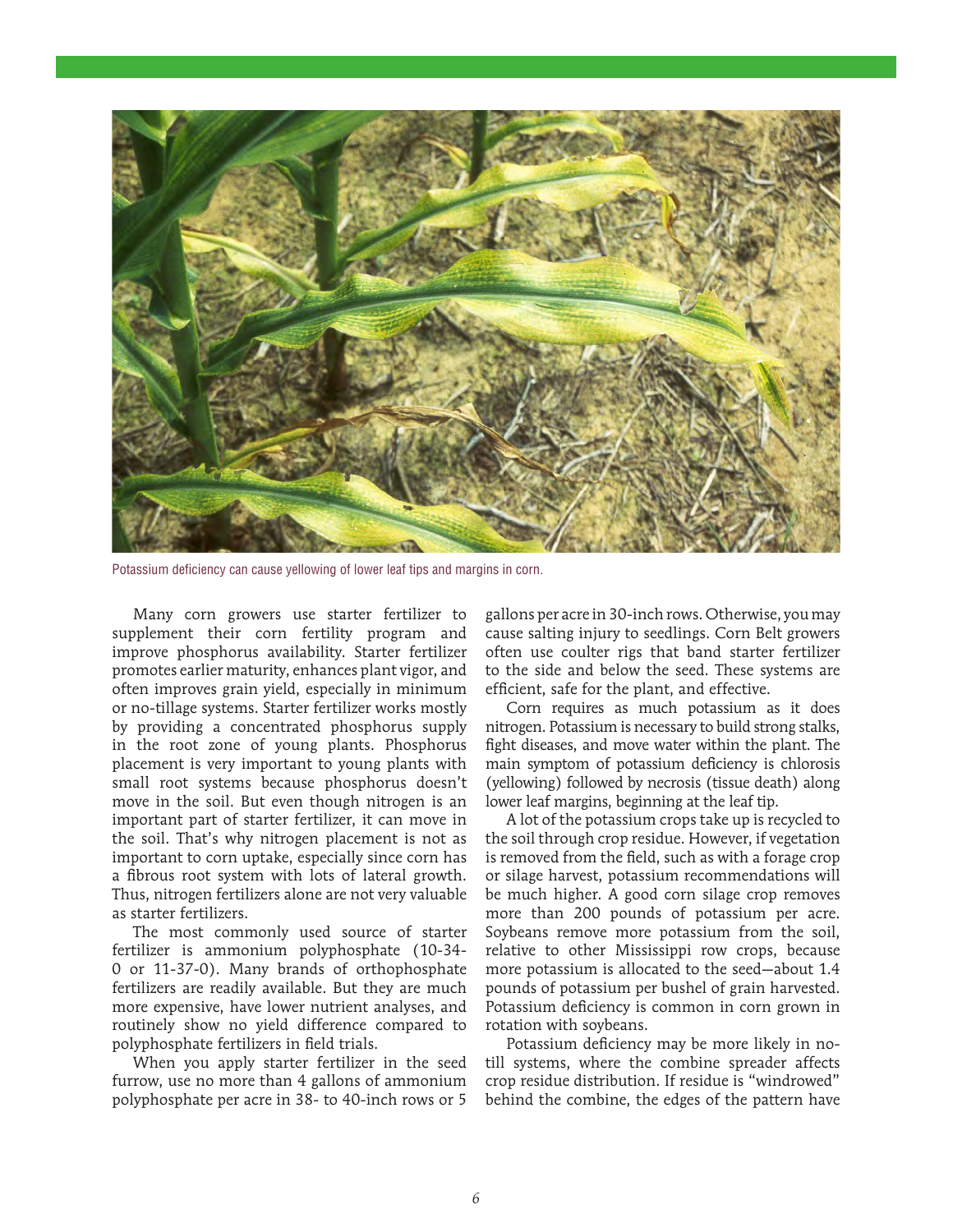less potassium. Those areas are more likely to develop deficiency in the next crop.

You can apply potassium fertilizer in the fall because, like phosphorus, potassium is relatively immobile in most soils. But potassium leaches on sandy soils with cation exchange capacity (CEC) less than 8.0. Spring or in-season application is recommended on these soils.

#### **SULFUR, MAGNESIUM, AND ZINC**

High-yielding corn crops can take up more than 35 pounds of sulfur and magnesium. Sulfur and magnesium deficiencies are most likely on sandy soils with less than 1 percent organic matter, especially during cool, wet conditions. Furthermore, sulfur deficiency has become more common as atmospheric deposition has decreased over the past three decades. Sulfur and magnesium deficiencies cause yellowish-white interveinal striping or general yellowing of the foliage. Sulfur symptoms appear first and are more pronounced on upper or younger leaves, whereas magnesium symptoms appear on lower or older leaves.

If you diagnose a sulfur deficiency on a growing crop, apply a sulfate form of sulfur as quickly as possible. Sources of sulfate sulfur include mixed homogeneous fertilizers with sulfur added, ammonium sulfate, gypsum, K-Mag, and ammonium thiosulfate (12-0-0-26 liquid). You can apply elemental sulfur as preventive maintenance, but it takes several months to change into the sulfate form the plant can use. The two main sources of magnesium are K-Mag and dolomitic limestone (if lime is recommended).

Zinc deficiencies are most common on sandy, low organic matter soils, especially during cool, wet conditions. High pH and phosphorus levels increase the chances of deficiency. Zinc deficiency symptoms are usually evident several weeks after emergence as light interveinal striping or a whitish band beginning at the leaf base of young leaves. Follow soil test and plant analyses to avoid zinc deficiences.



Interveinal chlorosis caused by sulfur deficiency in corn.